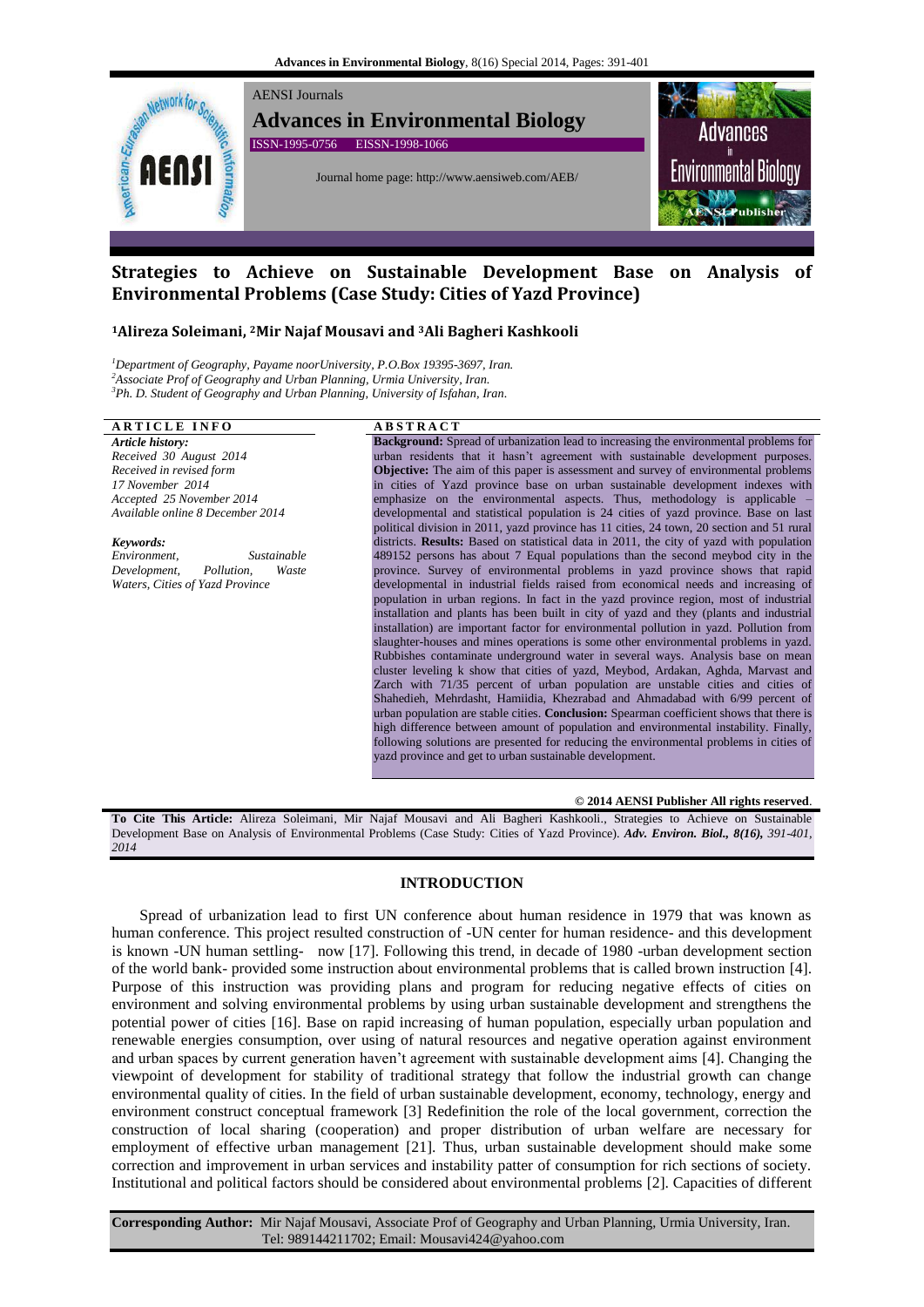parts of city can prevent problems quality of life and should be balancing between activities and capacities [18]. Since there are some limitation such as absence enough information of environmental conditions, using very general indexes and public partnership [5], methods for preserving the natural potential during now and future together optimum using of earth and reducing wastes of nonrenewal able resources should be considered by comprehensive studies about environmental problems. It should be emphasized on prevention of urban and regional pollution, no supporting the injurious development and gap between Rich and poor [11].

This paper studies and assessment environmental problems in cities of Yazd province base on the urban sustainable development indexes and emphasize on the environmental aspects, that is, this paper is trying to get a comprehensive plan for reducing the environmental problems and access to sustainable cities.

## *A- Research question:*

Is there any relation between environmental in stability in cities and number of population?

## *B- Research importance and necessary:*

The pattern of the sustainable city should have necessary conditions for acceptance changing the public tacks and because population is an important of sustainability, it should be considered that how affect growing of population, especially urban population, on the environmental resources that construct uniform and continuous arrangement of cities. This study is important and necessary, because it includes basis of stability and proportion of population spatial distribution, environmental power of regions for remove obstacles in front of the urban sustainable development, growth and spree ding of urban sustainable development indexes in the field of environment in cities of Yazd province and make proper opportunity for growing and development of cities of Yazd province.

#### *C- Research hypothesis:*

It seems there is a significant relation between instability of environmental indexes in cities and amount of population in cities?

## *D- Research Literature and Theoretical Foundation:*

Development is one of concepts that have been introduced after Second World War in science, economy, and society, politic and international issues [8]. Mentioned phenomenon is affected by many factors and also affect on human life, has many application in human life [13], that include changing of economical, social, cultural and political structures, increasing of production, receive infrastructure facilities and services, using of new technology and increasing of investment and consumption rates [14]. The benefits of the development include escape of food-poverty, scientific poverty, cultural poverty, political poverty and making of sustainability. Stability is a regional, conscious and collaborative and equilibrium Process that alts in an ecological balancing and doesn't produce problem out of its territory or doesn't send to future [6] in fact, this stability ensures healthy life for next generations or in another sense, development is sustainable. This means use of natural resources without destroying the natural arrangement of environment and without pollution for environment.

After one century of reigning the industrialization, trading and urban is as national development indexes, sustainable development can be considered us return to nature [19] that during this period environment protection is considered together proper quality of life and needs of next generation [13]. In fact, urban sustainable development is a process that during it, circulation of energy will be maximum efficiency together minimum operational condition and will be made same distribution in order to make movement for elements as a connected and incorporated set. Not only this space operate as a internal driver motor for moving the potential capabilities in the component's but also operates as a external growing driver and make a movement at the hidden matters by connection to internal elements. This trend has minimum negative effects on the environment [10].

It is emphasized on kind of urban sustainable development theory that has maximum efficiency and reduces negative effects to a minimum level [10].

Therefore, process for reach to urban sustainable development has not a special trend. The important point in urban planning is consideration of environment indexes and social healthy in cities and this need will be reached only by combination of several cases in different scales [15] such that constraints and micro – organism condition in the earth should be considered in the use of production resources and collection and removing rubbishes [7].

There for, sustainable development is a reasonable substitute for destructive attraction of cities in  $20<sup>th</sup>$ century and this process it should be considered that together page attention to environmental problems, social problems and human matters such as proper housing and a minimum e level of life should be considered [10]. On the other hand, stability concept of development include several conception include stability of environmental eco system, stability of natural resources, stability of economical development and stability of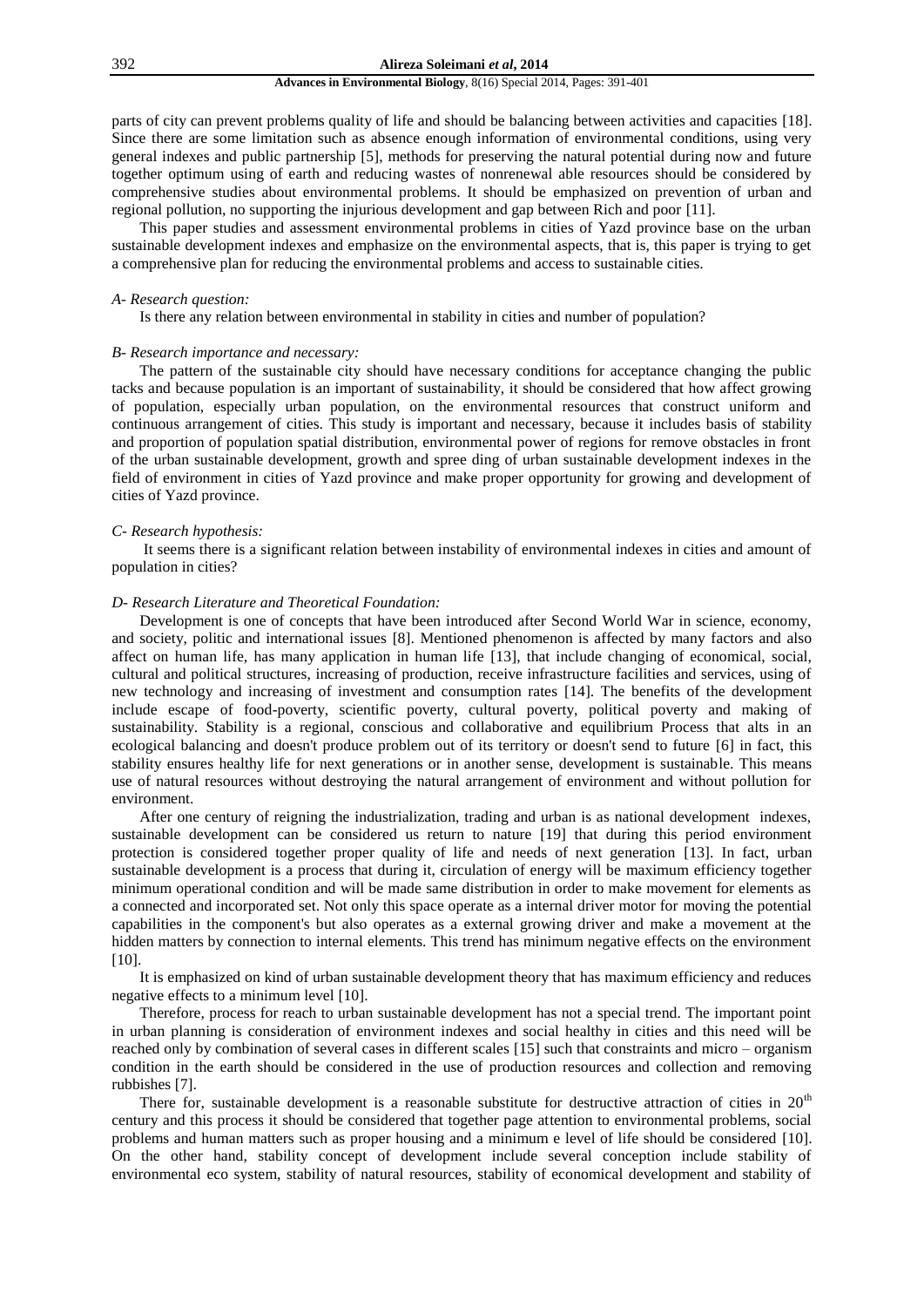human welfare [9] that by acceptation the systematic theory as a thought resource in new period, it should be accepted that different direction of human behavior in this period in the fields of economy, culture, social communication, policy and environment affected by these principles [1].

Thus, modification foundation of systematic theory with six basic principal is necessary for clarification the nature of new behavior and prediction human reactions during next century. Appearance characteristic principal them is sixth one of principal systematic principal has relation with hierarchy concept and totalizing in survey of environmental problems says that study of a matter without information's about its role in whole of system, will give limited and insufficient knowledge [10]. This recognition of inefficiency of the cities, that is base on improper market and improper subsidies for some resources, lead to some suggestion finally. It is concluded that we can reduce widespread use of resource by determining the resource price and services and delay the costly investments [22]. In this part of discussion there are four urban sustainable development models include selfreliance, urban integration or redesign of city, external dependency and equitable balance or fair towns in relation with planning and sustainable development of cities and relation between cities and their environmental reactionary. In the self-reliance city model, this case require using of local environmental resource and taking care to minimizing and recycling the waste materials until people can reuse of them or remove with minimum ecosystem damages. Redesign of cities approach is a more human based method than nature based method (Figure 1).



**Fig. 1:** The pattern of urban Redesigning.



**Fig. 2:** Pattern of dependent cities on foreign sources.

External dependency and equitable balance or fair town (equity, share city) emphasize on the benefit of improved market mechanisms instead of rearrangement of urban environment that is a market based milder green approach in the urban sustainable development (Figure 2).

Cities that have proper share (equity share), as a last version of urban sustainable development, pay attention to some the most useful aspects of earlier models and, with explicit relationship, addresses environmental justice and social justice and combines them with each other. Consequently, use of some innovation and safe technology in the viewpoint of environment is always desire, whereas inequity geographical distribution of resources and quality of their growing (like agriculture products) probably makes desire some problem in exchange process, even though high demand advocates [10].

## *Methodology:*

Base on aims and the components of study, methodology is applicable- developmental that using several environmental indexes measures stability and development level for cities of Yazd province. These combined indexes can display a level of growth and welfare for regions and development and stability of a city base on selected criteria's. Statistical population is 24 cities of Yazd province, information and dada has been collected from human and housing public census, statistical year- book, and housing and urban development organization, department of education and statistical center of Iran. Urban and regional planning models have been used for analysis of data and information that include analysis of data using common methods and techniques in urban planning such as factor analysis. Deduce statistic examine includes correlation coefficient, regression coefficient, t- test examine and variance analysis have been used for cities classification and survey relation between independent and dependent variables.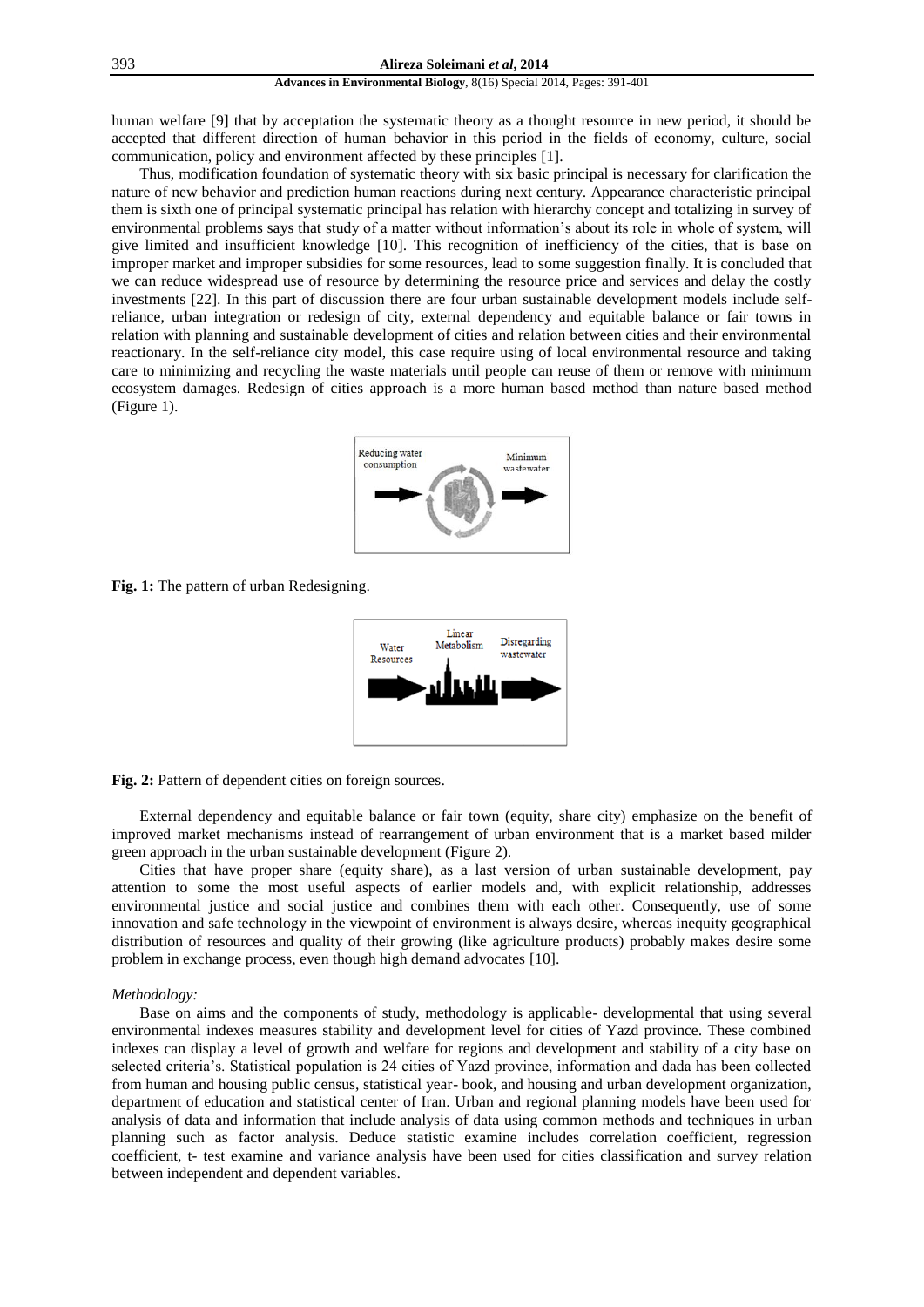#### *A- The study area:*

Yazd province with area about 129214 km2 (7/49%- from total area of Iran) is third largest province in Iran. Base on last political division in 2011, Yazd province has 11 cities, 24 towns, 20 sections and 51 rural districts [20], according to statistical data in 2011, city of yazd with population 486152 persons has about 7 equal population than the second largest city meybod, in this province. The highest population density between cities in province belong to city of Yazd with 32/7 persons/km2 and the lowest density belong to nir with 1/6 persons/km2 (table 1, map 1).

| <b>Table 1:</b> Structural divisions of Cities in Yazd Province 2011. |
|-----------------------------------------------------------------------|
|-----------------------------------------------------------------------|

| Cities    | Population | Area(He) | Net Density |
|-----------|------------|----------|-------------|
| Abarkouh  | 23986      | 2856     | 8/4         |
| Ashkezar  | 15663      | 2504     | 6/3         |
| Ardekan   | 56776      | 3997     | 14/2        |
| Ahmadabad | 5019       | 1168     | 4/3         |
| Bafgh     | 33882      | 2343     | 14/5        |
| Bafrueyh  | 6486       | 1152     | 5/6         |
| Bahabad   | 7652       | 1367     | 5/6         |
| Taft      | 15717      | 2487     | 6/3         |
| Hamidiya  | 37428      | 1216     | 30/8        |
| Khzrabad  | 581        | 311      | 1/9         |
| Dyhuk     | 3346       | 1022     | 3/3         |
| Zarch     | 10753      | 973      | 11/1        |
| Shahedyh  | 16571      | 1845     | 9           |
| Tabas     | 35150      | 2602     | 13/5        |
| Ashghabad | 4623       | 577      | 8           |
| Aghda     | 1809       | 637      | 2/8         |
| Mehriz    | 28483      | 3590     | 7/9         |
| Meybod    | 66907      | 5906     | 11/3        |
| Mehrdasht | 7390       | 1089     | 6/8         |
| Marvast   | 8865       | 576      | 15/4        |
| Nir       | 1620       | 1035     | 1/6         |
| Nodoushan | 2332       | 452      | 5/2         |
| Herat     | 12392      | 1033     | 12          |
| Yazd      | 486152     | 14877    | 32/7        |



**Map 1:** Political - Office Divisions of Yazd Province cities Source: Statistical Center of Iran, 2011

## *Research Findings:*

## *A- Survey of Environment Problems in Cities of Yazd Province:*

Healthy environment provides background of human development by protection and improvement of human health. In human development approach protection of environment in economic development process is considered as the basis of sustainable development. Take pay attention to the environmental development dimensions has been being come to the impotent international issue. The main resource for pollution of the water and soil in this regions are mainly include household wastewaters, industrial wastewater, plagues elimination poisons and chemical fertilizers, waste solid materials and microbial and chemical pollutants. Increasing of household wastewater, by consideration of annual amount of water for house hold consumptions, indicates that underground water resources is threaded by wastewaters and a large amount of this resource are destroying now.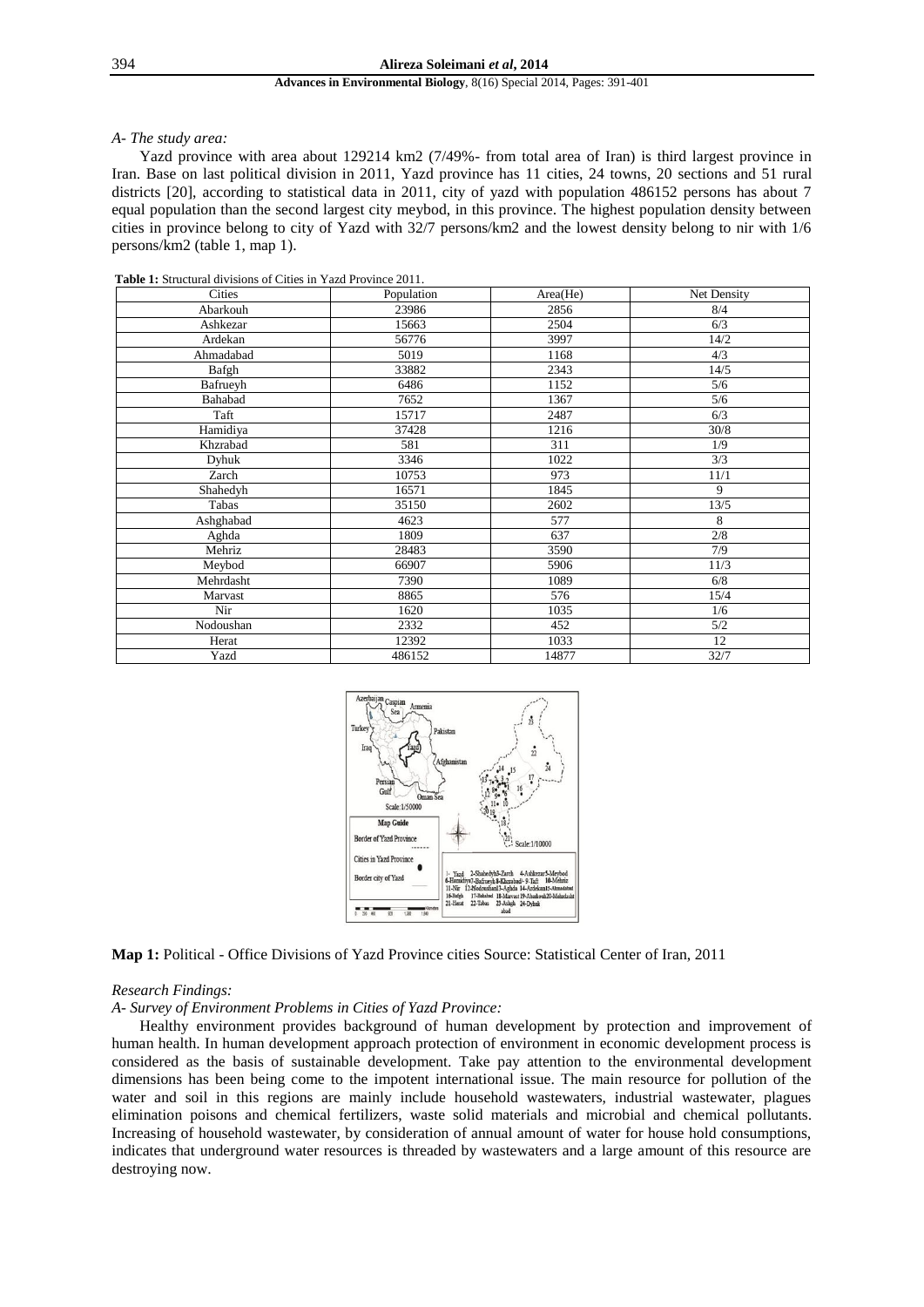Two major's factors include rapid increasing of population and urbanization in one hand and industrial and agricultural development in the other hand, not only caused increasing of drinking water consumption but also provided back ground of decreasing of underground water resources. Over extraction from underground water resources and over using the drinking water resources are main factors for instability of water level in these regions. Chemical pollution of the underground water is a very important matter. The main origins of these populations are including increasing of nitrates detergents and heavy metals in water. Because of many active iron mines in these regions, there is possibility for pollution of some regions near of these mines. In recent decades, erosion and destruction of soil have been created by population growth, immigration of rural population to the cities and low level technology in agriculture. Several of important threatening factors soil is include shortage of raining (falling), reducing the organic materials in soil, increasing of salinity alkalinity in soil, changing the application and industrial pollutants.

Increasing of residential and industrial application that has been created by cities rapid development, have reduced good agricultural lands and pastures that help reducing the quality of soil and its stability. On the other side, industrial and urban wastewater reduce quality of soil by enter heavy elements such as cadmium, lead and zinc. Pollution rises from plagues elimination poisons are also added to pollutants.

#### *1- Human factors:*

#### *A- Mineral and industrial activities:*

Rapid growth of industries this region raised from supply of economical needs and employment of human resource in urban areas specially. In recent decade, because of activities against environmental problems, industrial have reached an ordered approach, such that because of prevention of environmental pollution in residential areas, construction industrial zone has been recommended out of cities. The main part of Yazd industries have been located around it that sometime enter Wastewater into absorption wells without refinery or directs it into the old Qantas and pollute. Underground water directly or indirectly and in fact, in Yazd province territory, all of industrial plants has been concentrated around the city of Yazd. Concentration, rapid growth of population and spreading the city of yazd and also industrial growth specially textile and brick-burning in the center of province in compare of other cities in province is very high and because of get larging this city, cities of yazd, shahedieh, zarch and ashkezar have been change into an independent cities. Totally, there are 8 active industrial towns and one special economical zone in Yazd province that their characteristics base on position, area and number of active units and status of removing the rubbish are listed following:

- Yazd Industrial Town (Zone): This town with area about 688 hectare is located in 5th km of khezrabad road. This town has 235 active units in the fields of food, chemical, metal, cellulose, power and electronic, textile and service.

- Jahan abad industrial town: This town with area about 438 hectare, is located in 10th km of yazd-meybod road. This town has 66 active units. Wastewater collection network and refinery for wastewater have been predicted.

- Mehriz industrial twon: This town with area about 30 hectare is located in 30th km of Yazd – Kerman road. This town has 38 active units. This town hasn't wastewater collection network.

- Ardakan industrial town: This town with area about 349 hectare is located in 5th km of ardekan-naein road. This town has 21 active units and hasn't wastewater collection network.

- Taft industrial twon: This small town with area about 42 hectare is located in 9 km of Taft-yazd road. This town has 11 active units. Wastewater collection network has been predicted for the town.

- Tabas industrial town: This town with area about 150 hectare is located in the beginning of tabas-dyhouk road. This town has 9 active units and hasn't wastewater collection network.

- Bafgh industrial town: This town with area about 100 hectare is located in 100 km of yazd-Bafgh road. This town has 2 active units in the field of chemical and metal. It hasn't Wastewater collection network.

- Yazd special economical textile zone: This zone with area about 570 hectare in located in 15 km away from yazd and it has one active unit. Wastewater collection network has been predicted for this special zone. New industrial town that are prospering meybod 2, Sadogh Foulad, Taft 2 and Mehriz.

Water for these towns is provided by wells and except Yazd industrial town that has predicted wastewater collection network, rest of the other towns haven't plan or program in this field. The rubbishes of the industrial town haven't predicted position for collection and most of them deliver their rubbishes in nearest improper regions that some of them pollutes environment. Soil and water pollution is one of issues from production of industrial wastewater. Base on quantity and quantity viewpoint, textile industry has a special position. This industry because old history in Yazd, has a high briskness. There are many operations in textile industry that produce large wastewater. At this wastewater, there are variety of material include organic materials, acids, bases, heavy material (Corom, cobalt, copper, detergent materials like soap and powder sodium salts, peroxides, silicates, formaldehyde.

After textile industry, human and animal and animal food industries have the largest amount of wastewater. After pasteurized milk plants, the largest amount of wastewater is produced by Yazd meikhoosh factory. Daneh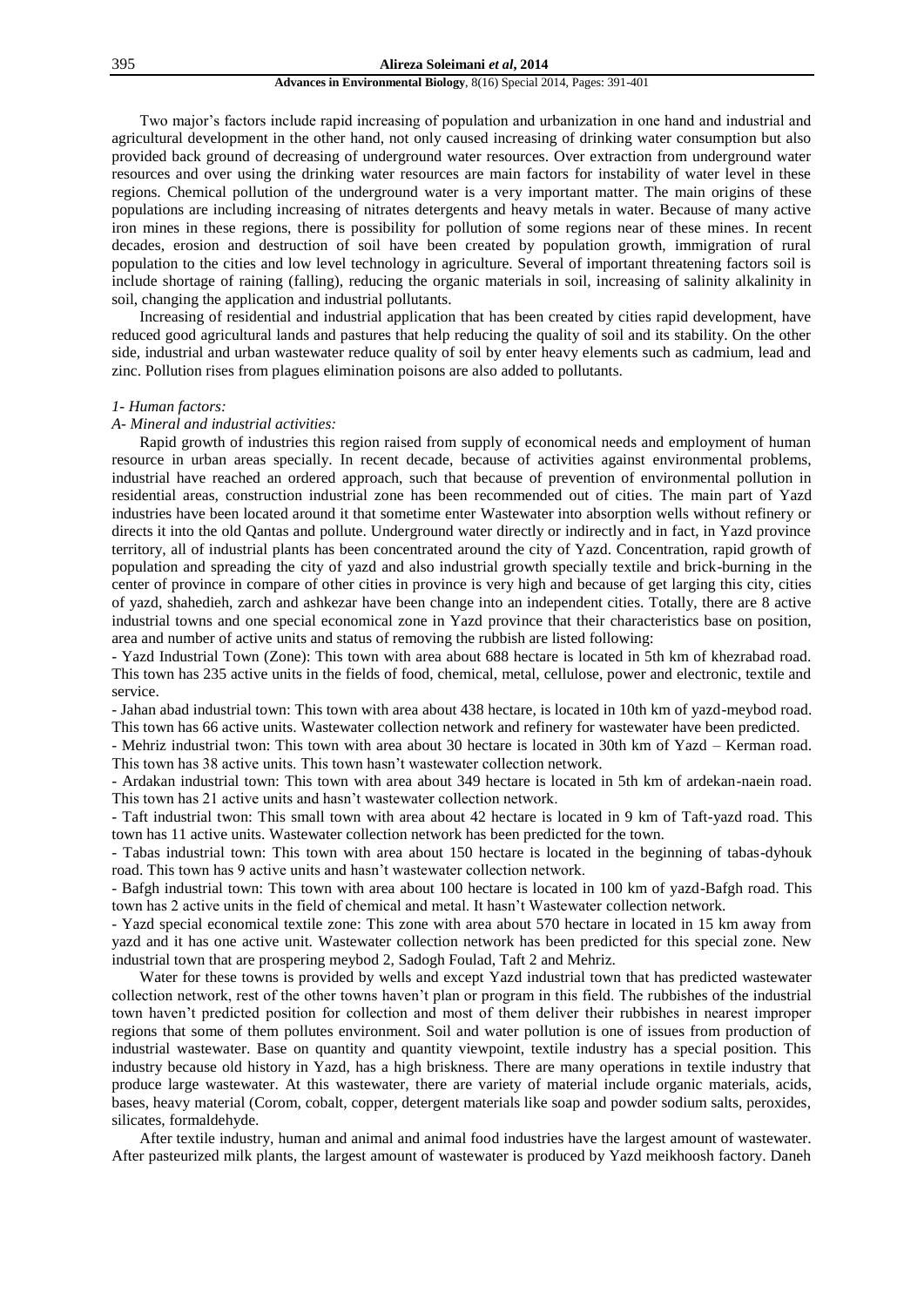### 396 **Alireza Soleimani** *et al***, 2014**

#### **Advances in Environmental Biology**, 8(16) Special 2014, Pages: 391-401

sa-e-yazd factory is the largest flour company in Yazd province. Wastewater of this factor is delivered in near lands around it.

Slaughter –houses are the other resource of water pollution in Yazd province. In the all cities of Yazd province, only meybod and Ardekan have Slaughter –houses the largest Slaughter –houses in Yazd province is located in city of Yazd. There are many materials such as blood, parts of skin, waste meat and silt in the Slaughter –houses wastewater in which BOD of wastewater is decreased rapidly if these waste materials are collected. In the delivering and draining of Slaughter –houses wastewater into the dried canal, in addition to pollution of soil and underground water, there is a probability of parasite and microbe in this case. Wastewater of Taft Slaughter –houses first drain in a soil hole and transports to position of urban rubbish collection every week.

Pollution from activities of mines is also an environmental problem in Yazd province. Wastewater from mines, special lead and zinc (Bafgh iron ore mine), drain in mine environment without refinery process that in addition to air pollution (putrefied smell) and noise, it pollutes underground water and soil in that region (table 2, 3, 4).

| <b>Table 2:</b> Specifications Sample from Textile industry was tewater. |  |  |
|--------------------------------------------------------------------------|--|--|
|--------------------------------------------------------------------------|--|--|

| Row   | Parameter              | <b>Industries Woolen</b> | Cotton industry |
|-------|------------------------|--------------------------|-----------------|
|       | Color                  | brown                    | $\sim$          |
|       | PH                     | $9 - 10/5$               | $9/8 - 11/8$    |
|       | Cream                  |                          | 12/5            |
|       | <b>BOD</b>             | 900                      | 760             |
|       | <b>Total Materials</b> | 3000                     | 6170            |
|       | Total suspended matter | 100                      | $\sim$          |
| Total |                        | 600                      | $\sim$          |

**Table 3:** Specifications of Wastewater Yazd Baft Factory, Soap making factory And Company of Grain making.

| Rate         | Parameter  | Rate<br>Parameter |            | Rate             | Parameter   |  |
|--------------|------------|-------------------|------------|------------------|-------------|--|
| 840          | <b>BOD</b> | 5920              | <b>BOD</b> | 850              | <b>BODS</b> |  |
| 2688         | <b>COD</b> | 32030             | <b>COD</b> | 1080             | <b>COD</b>  |  |
| 1175         | TDC        | 241900            | <b>TDC</b> | 2120             | <b>TDS</b>  |  |
| 131          | $CL-$      | 44375             | $CL-$      | 1200             | <b>TSS</b>  |  |
| 5/54         | PH         | 13/03             | PH         | 476              | CL.         |  |
| 245          | Acidity    | 57500             | Alkalinity | $8/15 - 8/5$     | <b>PH</b>   |  |
|              |            |                   |            | 0/016            | $_{\rm CO}$ |  |
|              |            | Saponification    |            | 0/624            | Cr          |  |
|              |            |                   |            | 0/058            | Cu          |  |
| Grain making |            |                   |            | <b>200</b>       | Alkalinity  |  |
|              |            |                   |            | <b>Yazd Baft</b> |             |  |

Table (4): Rate of industrial waste According to Yazd Province City (2011).

| Name city | Other machinery<br>Transport |       | <b>Fabricated Metals</b> | Basic metals | Non metallic<br>industries |
|-----------|------------------------------|-------|--------------------------|--------------|----------------------------|
| Ardekan   | 45/0518                      | 47/75 | 227/806                  | 4417/8       | 8/3805                     |
| Abarkouh  | 4/5558                       |       | 2/0788                   | 7/3575       | 5/0238                     |
| Bafgh     | 2/2779                       | 3/416 | 1/9688                   | 1936/4       | 1323/56                    |
| Taft      | 71/6273                      | 10/25 | 18/7596                  | 44/957       | 30/7285                    |
| Khatam    | 2/0248                       |       | 0/3061                   |              |                            |
| Sadogh    | 19/7418                      | 14/64 | 27/6312                  | 22/89        | 15/6436                    |
| Tabas     | 3/5434                       |       | 1/136                    | 24/525       | 16/761                     |
| Mehriz    | 34/1658                      | 8/784 | 18/6497                  | 27/795       | 18/9958                    |
| Meybod    | 56/6944                      | 29/52 | 39/3556                  | 464/34       | 317/342                    |
| Yazd      | 979/7501                     | 113/7 | 329/036                  | 1889/2       | 1291/16                    |
| Total     | 1174/384                     | 180/3 | 438/922                  | 4417/5       | 3019/21                    |

| Paper, printing | <b>Chemical Industries</b> | Textile industry | Food Industry | Total   |
|-----------------|----------------------------|------------------|---------------|---------|
| 2/274           | 136/454                    | 3451/5           | 71/5473       | 8486/4  |
|                 | 51/4176                    | 5/032            | 28/7496       | 104/47  |
|                 | 136/454                    | 2/516            | 32/0166       | 3441/08 |
| 7/0494          | 326/304                    | 119/88           | 153/549       | 786/984 |
|                 |                            | 1/184            | 7/8408        | 11/3557 |
| 15/1221         | 566/912                    | 145/93           | 83/3085       | 914/008 |
| 0/5685          | 63/9424                    | 6/364            | 29/0763       | 145/917 |
| 5/3439          | 268/954                    | 48/248           | 173/478       | 605/919 |
| 6/1398          | 566/253                    | 134/24           | 345/649       | 1962/91 |
| 100/283         | 3412/68                    | 2988/1           | 855/627       | 11987/7 |
| 134/507         | 5392/92                    | 3451/5           | 1709/29       | 19960/3 |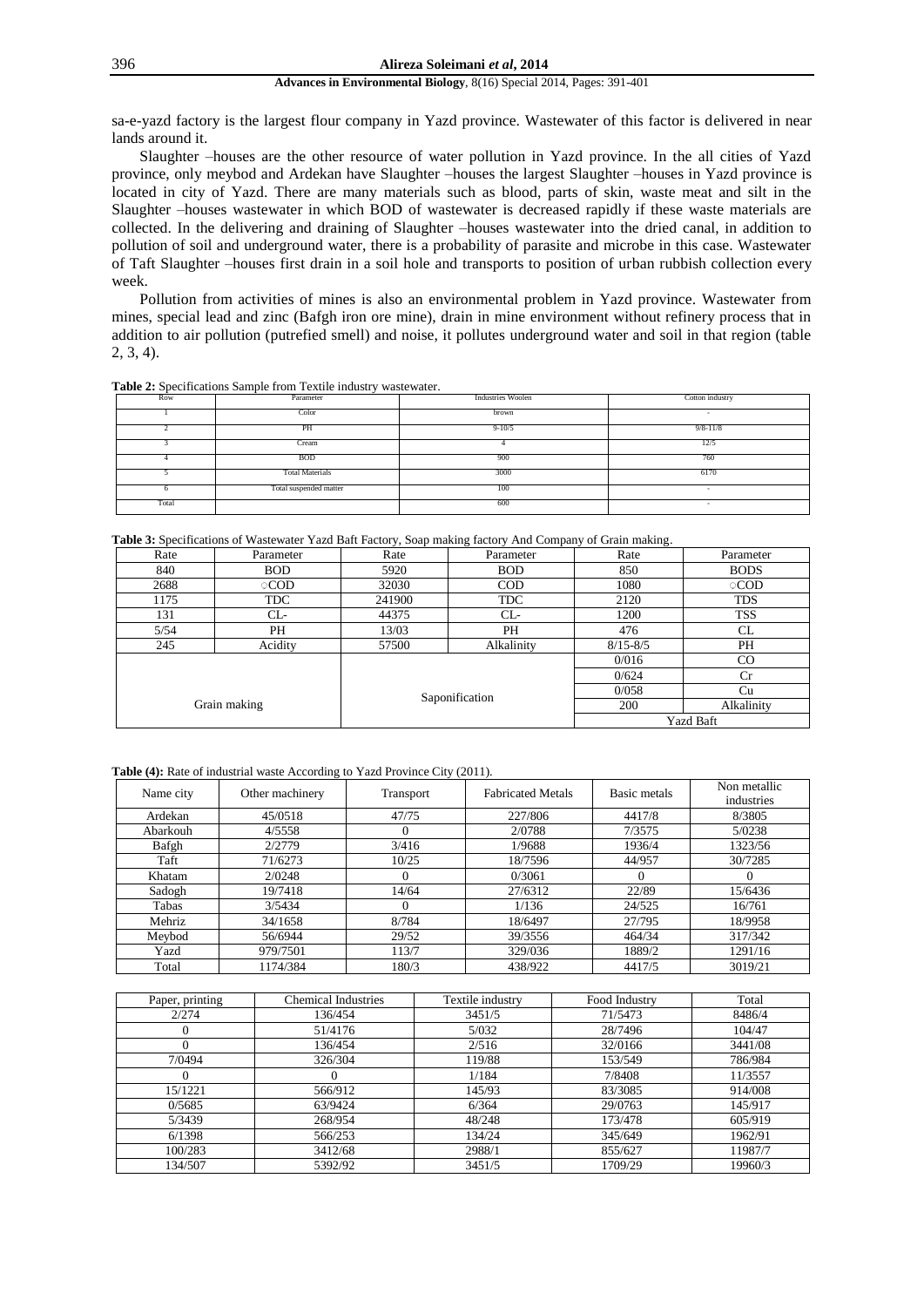#### *B- Urban Development:*

Rapid growth of population in two recent decades has provided background of changing in urban and rural pollution combination in Yazd province and lead to urbanization. This case has been remained many destroy effects on environment, special on large cities in this region such as city of Yazd. These effects can be seem in different demotions such as quality of air and water resident area, sound pollution, energy consumption, natural resources. Rapid growth of cities in this region was a main factor that takes plans and a program for protection of environment wasn't possible. Weakness of these processes in the field of air and water pollution and insufficient execution of environmental standards in urban residents and sound pollution are clear than the other cases.

Uncontrolled spreading of the city of yazd on the geographical bed was very high such that amount of its spreading-out in duration 1966-2002 increased from 700 hectare to 11000 hectare and its level reached more 15/7 equal than before whereas, its population at same equal has been increased about 4/1 equal than before and reached from 93000 persons to 380000 persons. The speed of physical development was more than the speed of population growth and this case has been causes that gross density of population of the city of Yazd decreased during these several decades. Gross density of population in the city of yazd in 1966 was 133 persons/hectare and this index in 1976, 1986, 1996, 2006 and 2011 has been reached to 117, 83, 38, 35 and 32 persons/hectare while, in 1976, density in rural regions around the city was computed to 60 persons/hectare and recent density of city is lower than last rural density. Low density of the city of yazd are mainly raised from empty lands and without application spaces that creates some problems in the city such that most of this lands changes to position for rubbishes and can result in sanitary problems and environmental pollution.

During the physical development in the city of Yazd, agricultural and rural lands jointed to this city and after several decades integrated with city. Destroying of garden and agricultural lands around the city increases continuously and in the next future, city of yazd in fronts with urban brackish if this trend of destroying the environmental continuous.

## *C- Pollution of Urban and Household wastewater:*

Urban and house-hold wastewater is an important factor for environmental pollution. Urban wastewaters are hog-wash water (or waste) that rose from house-hold consumption of water and include wastewater from washing protection and health and sanitary, etc. drinking water for cities of yazd province are supplied from deep and semi-deep wells and Qanat. Status of the cities of province for quality and wastewater collection and refinery system is listed below:

City of Ardakan: Biological quality of drinking water in Ardakan is on the allowable level and base on the chemical quality compare with drinking water standard is in allowable limit. This city hasn't wastewater collection and refinery and wastewater drains into underground water supply that wastewater in resident area remove by absorption wells.

City of Ashkezar: The chemical quality of the regional wells is on allowable level for drinking and biological quality is on the allowable level if continuous and enough colorization is done, this city hasn't wastewater collection and refinery network.

City of Bafgh: Chemical and biological quality of the drinking water is on the allowable levels. Wastewater system in this city is absorption wells (traditional) and wastewater drains into the underground water resources. Since this city is located near iron ore and coal mines, it has high capacity for accept population. This case increases water shortage problem.

City of Bahabad: Chemical quality of Bahabad drinking water is relatively good and biological quality is on the normal level. Wastewater system in this city is traditional absorption wells and all wastewater drains into the underground water resources.

City of Taft: Chemical quality of the drinking water in this city is on the allowable level and biological quality of drinking water is on the allowable limit. Wastewater system in this city is traditional absorption wells and all of wastewater drains into the underground water resources.

City of Zarch: Chemical quality of the drinking water in this city is acceptable level and base on biological characteristic is clean and health. This city hasn't wastewater collection and refinery system. Wastewater enters to the underground water resources and house – hold wastewater removes into the absorption wells.

City of Shahedieh: Chemical quality of the water drinking well is on the allowable level. This city hasn't network or plan for proper distribution of water and accessory equipment.

City of Marvast: Chemical quality of the drinking water is on the allowable level and from the biological viewpoint; quality is on the accepted level. Wastewater system in this city is traditional absorption wells and all of wastewater drains into the underground water resources.

City of Mehriz: Chemical quality of water wells is on the allowable level and its biological quality has been reported in normal level. It hasn't wastewater collection and refinery network, thus all of wastewater drains in to the underground water resources, and wastewater in resident area remove into the absorption wells.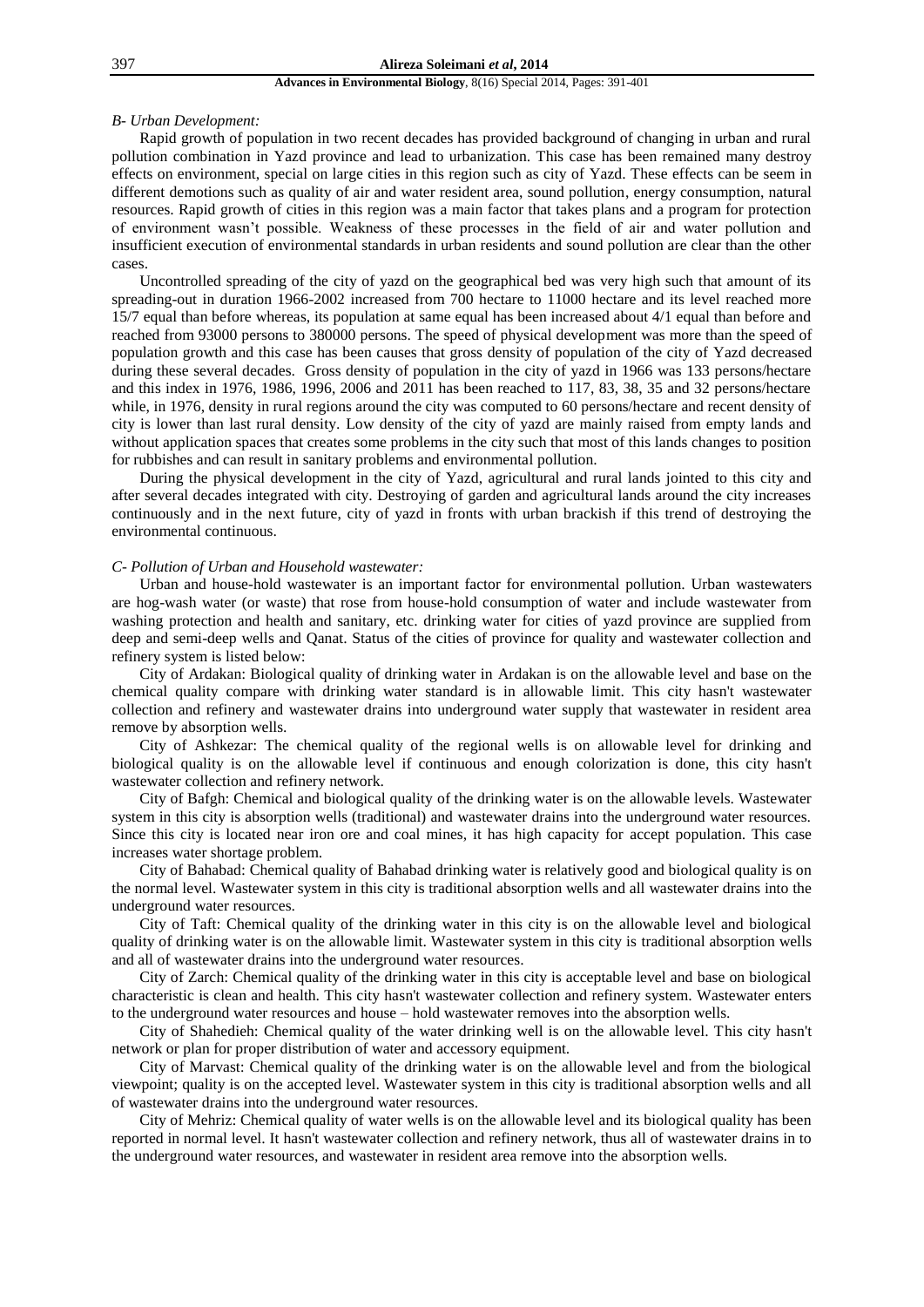City of Meybod: Biological quality will be accepted if continuous and enough colorization is executed. Chemical quality of the drinking water is on the allowable level. This city hasn't wastewater collection network and refinery system and all wastewater drains into the underground water resources by absorption well.

City of Nir: Chemical quality of the drinking water is on the allowable level and its biological quality is on the accepted level. Wastewater system is traditional absorption wells and house hold small pool. In some regions of this city collected material in small pool is used as fertilizer for gardens.

City of Harat: Chemical quality of the drinking water is on the allowable level and its biological quality is on the accepted level. Wastewater system is traditional absorption well and all of wastewater, surface water and agricultural water drain into the underground water resources.

Chemical quality of drinking water is on the allowable level and its biological quality is good. Surface water and flooding flow are directed to channels around the street and transfer to dessert. In this city some activities has been done for execution of wastewater collection and refinery system for city, special for factories are near each other and similar production and common wastewater characteristics, that is, base on density of industrial line of wastewater, between yazd bat cross- road and location of refinery in north of darvazeh- e-Quran, has been constructed.

## *D- Rubbish pollution:*

Rubbish pollutes surface and underground water in many and different ways. Because accumulation rubbishes in one location, after sometimes, it produces black putrefied viscose liquid that is very pollution and as known rubbish. This liquid moves in surface gradient direction and it will pollute water and soil if level of underground water is high.

Base on collected data from municipalities of Yazd province in 2006, total average amount of collected rubbishes in urban regions of province for this year, was 652/025 ton. 49/28%of this rubbish has been collected in city of yazd, after yazd, most of this rubbish has been collected and removed in Ardakan, Tabas and meybod respectively. From 23 cities in this study, eight of Mayors have said that there were not credits and budgets for collection and removing rubbish in 2006. Thus between rest of 12 cities, the most value of credit has been allocated to Abarkouh, Ardakan and Taft.

Rubbish production by families is one of the most important indexes for compare cities of province in the field of collection and elimination of urban waste materials.

Per head of rubbish production in all regions of Yazd province 690 gram/day. City of Eshghabad with Capitation of rubbish production 1350 gr/day has the highest index. After this city, the largest amount of rubbish are 1110, 1020, 990 and 970 gram/day that belong to cities of Bafgh, nir, Marvast and Abarkouh respectively. The lowest amount of rubbish belongs to ashkezar with 130 gram /day. After city of ashkezar, cities of Mehrdasht and Ahmadabad with 330 and 400 gr/day have the lowest of rubbish respectively Capitation of rubbish production in urban regions of province. Base on produced rubbish by each family in each day, city of Eshghabad, with average number of 4/5 persons, produces 7 kg/day. Bafgh is located in second position. Dimension of family in this city is 4/3 persons and each family produces 4/77 kg/day. In ashkezar, a family with average demotion of 4 persons produces 520 gram/day in which this amount cause's ashkezar is posited on 20 levels. Meybod with average dimension of 3/3 persons has the lowest position between cities of Yazd province, each family in this city produces 1920 gram/day rubbish. Average amount of produced rubbish but each family in city of yazd has been computed 1850 gram and family dimension in this city is 4/7 persons.

#### *E- Energy consumption and pollutant issuance:*

Pollution of energy consumption in clued commercial and house- hold consumption, industrial consumption and vehicles are main factors in air pollution specially, carbon- monoxide, carbon- dioxide, sulfur, sulfur dioxide, nitrogen- dioxide, hydrocarbon and halogen.

Because of pollutants resources activities in Yazd province, several ton dangerous and destroy effects on humans and other creatures.

In commercial and resident space in this region, several light and heavy fuels are used every day that pollutant gases such as carbon monoxide (Co), burned hydro carbon (Hc), android sulfur (So2), hydrogen oxide (Hoax) suspended particle and lead are produced and vented to atmosphere.

Most of pollutants industries in Yazd province are located around the city of Yazd. Therefore, its environmental problems such as air pollution are higher than the other cities in this province.

In Yazd province, brick- burning furnaces (manual and automatic) and pottery ovens are main industries that pollute the air. Many of these industries are located in north and north east part of the Yazd. Operation of these industries lead to producing several dangerous include Co, So2, nox, Hc, ash and smoke that because of Air reversal phenomenon in winter, breathing in distance of 2000 m away from of these furnaces is very hard. Base on surveys, about 30 percent of pollution in city of Yazd raised from brick-burning furnaces.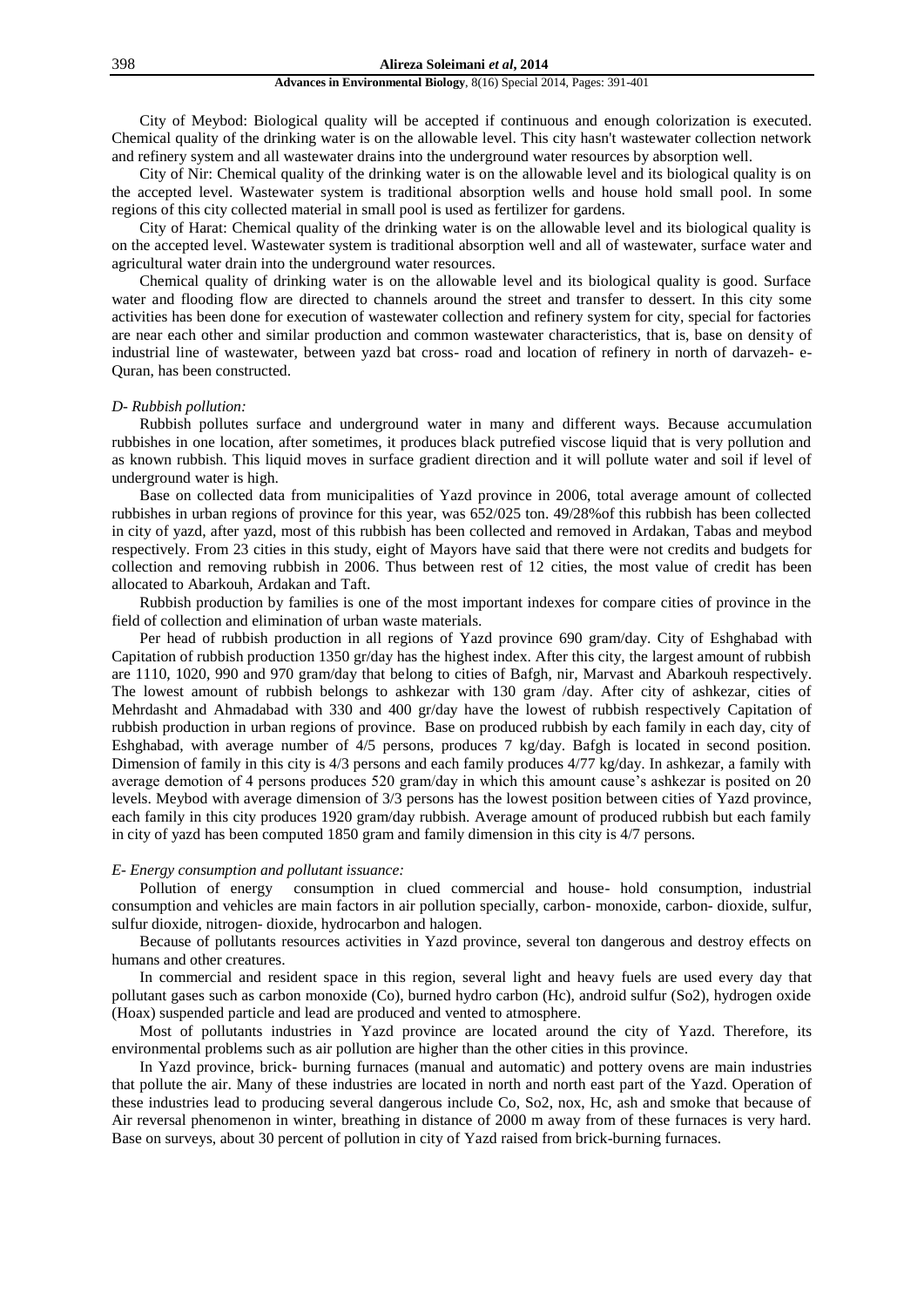*F-Grading of Cities of the Yazd Province Base on Environmental Problems:*

Base on factor analysis, special amount of this factor is 3/10 that it along can be computed38/82 percent of variance and descript if (table 5). Eight index have been loaded in three factors that first factor with 5 indexes has most Influence between the other factors. Second factor has 2 indexes and third factor includes Per capita rubbish production. Leakage inverse index because computation in first factor and reputation in second factor. In this index, amount of KMO is 0/477 and amount of SIG is 0/000 that shows data with reliability level of 99 percent are proper for factor analysis.

| Factor | Eigen values    | Percent of variance | Percent of cumulative variance |
|--------|-----------------|---------------------|--------------------------------|
|        | 3/10            | 38/82               | 38/82                          |
|        | 212<br><u>.</u> | 26/64               | 65/46                          |
|        | -14             | .4/35               | 79/81                          |

**Table 5:** Environmental factors are extracted and specific values Related to it.

Source: authors

This factor includes eight Per capita indexes that contains Per capita of rubbish production, Per capita of wastewater production, Per capita of water consumption, inverse percent of water leakage, Per capita of water consumption Per capita, Per capita of total water production, Per capita of surface water production and Per capita of underground water production. Indexes of this factor show that amount of activity and level of urban Spreading is high. Per capita of surface and underground water production is indication of wide spreading the industrial and agricultural activities in Yazd province that lead to more income in cities. Indexes of this factor, after loading, were located in three factors. Such that first index includes Per capita of rubbish production, Per capita water consumption water leakage water consumption Per capita underground water production that with special amount of 3/10 has most Influence in development of the cities of province. Second factor includes three indexes of Per capita of total water production, Per capita of surface water production and Per capita of underground water production that index of underground water production has been acted as a natural index in this factor. And finally, in the third factor includes index of the Per capita of wastewater production that with special amount of 1/149 has the lowest Influence on the development of province. Base on table 5 and base on mean cluster leveling K, cities of Yazd, meybod, Ardakan, Aghda, Marvast and Zarch with value of 71/35 of urban population are considered as instable cities. 12 cities with about 21/56 percent of urban population considered as semi-stable cities and cities of shahedieh, Mehrdasht, Hamidia, khezrabad and Ahmad abad with 6/99 percent of urban population are considered as stable cities. Base on computations, it should be said that, because of immigration, many production industries and workshops, city of yazd has the highest position in all environmental indexes between the other cities in province whereas, in the field of water production for drinking and factories has many problems. Cities of shahedieh and Hamidia are located in 19 and 20 position respectively.

Because of pendulum immigration into the city of Yazd, increasing trend of environmental resources consumption Added that city will had many problems in a long term. About position 5 for city of Marvast several factors should be considered, these factors include relative good geographical conditions, permanent rivers for surface and underground water production and few growth of population. City of Yazd its water a little from subterranean and from west big cities and Zayandeh Rood River (Table 6) (Map 2).

| Rank | City Name | Index   | Level of    | Rank | City Name | Index Value | Level of    |
|------|-----------|---------|-------------|------|-----------|-------------|-------------|
|      |           | Value   | Development |      |           |             | Development |
|      | Yazd      | 3/85    |             | 13   | Bafgh     | $-0/52$     |             |
| 2    | Mevbod    | 2/36    |             | 14   | Nir       | $-0/61$     |             |
| 3    | Ardekan   | 2/31    |             | 15   | Herat     | $-0/72$     |             |
| 4    | Aghda     | 2/28    | Unstable    | 16   | Mehriz    | $-1093$     |             |
| 5    | Marvast   | 1/32    |             | 17   | Dyhuk     | $-0/95$     | Semi-stable |
| 6    | Zarch     | 1/13    |             | 18   | Bafrueyh  | $-1/02$     |             |
| 7    | Ashghabad | 0/84    |             | 19   | Nodoushan | $-1/07$     |             |
| 8    | Bahabad   | 0/71    |             | 20   | Shahedyh  | $-2/03$     |             |
| 9    | Abarkouh  | 0/64    |             | 21   | Mehrdasht | $-2/04$     |             |
| 10   | Ashkezar  | 0/50    | Semi-stable | 22   | Hamidiya  | $-2/29$     |             |
| 11   | Tabas     | 0/49    |             | 23   | Khzrabad  | $-2/30$     | Stable      |
| 12   | Taft      | $-0/37$ |             | 24   | Ahmadabad | $-2/61$     |             |

| Table 6: Ranking of Province Yazd Cities According to environment Indicators. |  |  |  |  |  |
|-------------------------------------------------------------------------------|--|--|--|--|--|
|-------------------------------------------------------------------------------|--|--|--|--|--|

Source: authors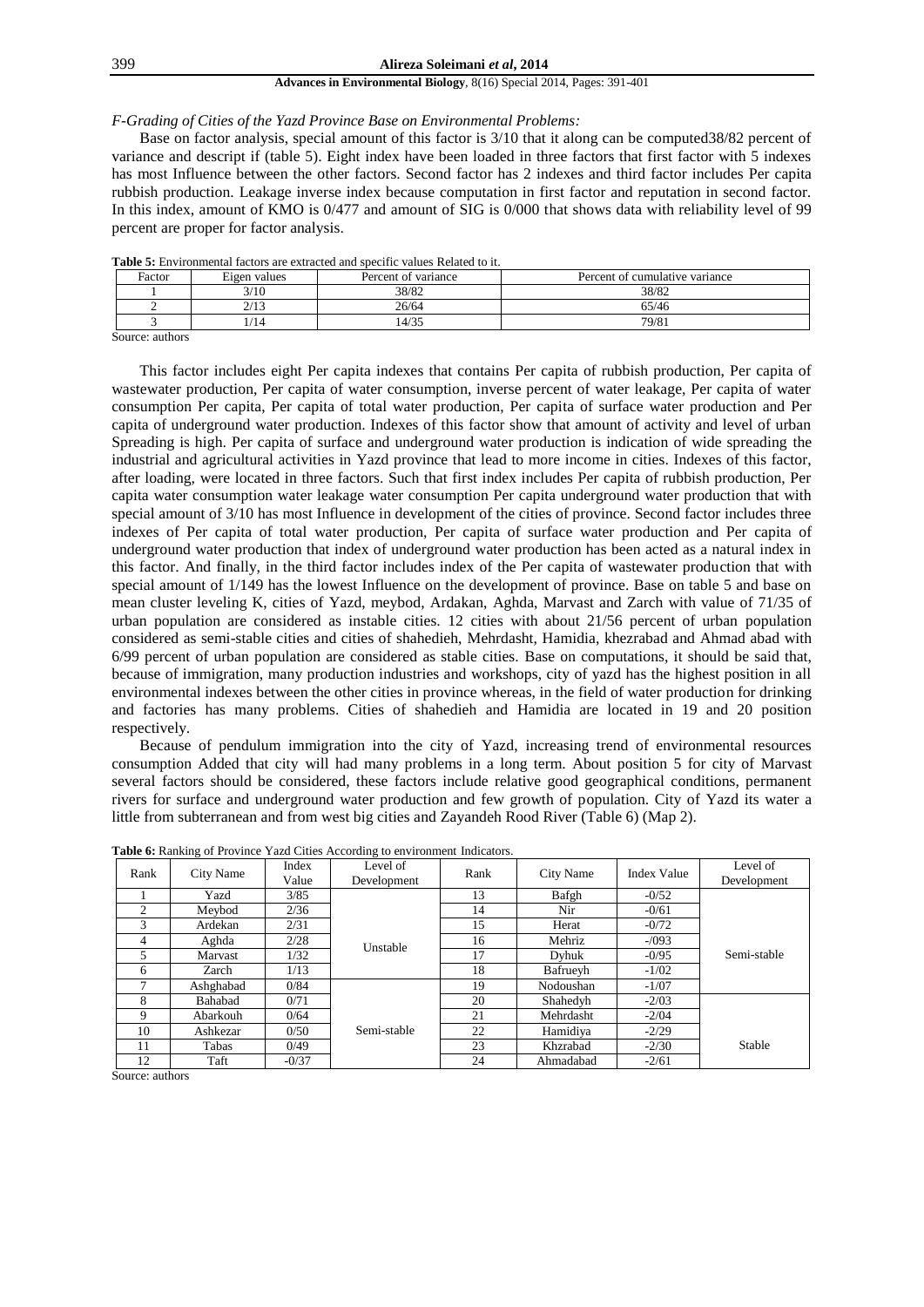

**Map (2):** Ranking of Province Yazd Cities According to Status of environment.

#### *G-The Hypothesis Test:*

It seems there is a significant relation between urban environmental instability and number of population. In this part of study, relation between numbers of population as an instability factor and environmental index as a stability index is examines. In this study, relation between number of population and environmental instability in cities has been surveyed by spearman coefficient. Results indicate that there is a relative strong relation between number of population and environmental problems in cities of Yazd province. At this case, spearman coefficient was 0/608 that indicates there is relative strong relation between number of population and instability of environmental problems in cities of Yazd province. Base on column (d2) in table 6 it is clears that is some cities there is very high difference between number of population and environmental instability. For example whereas grade of enjoyment of the environmental indexes in cities Aghda, Bahabad, Zarch, Marvast and Eshghabad are 4, 8, 6, 5, 7 respectively, base of number of population are locate in 22, 16, 13, 14, 19 position respectively also, cities of Bafgh, Mehriz, Hamidia and Tabas base on enjoyment of the environmental indexes are located in 13, 16, 22, 11 position respectively where base on number of population are located in 4, 7, 6, 5 position respectively (table 7).

| Row            | Cities    | Pop-<br>Rank | (Rank)<br>Environment<br>indicators | d        | d2       | Row | Cities    | Pop-<br>Rank | (Rank)<br>Environment<br>indicators | d             | d2       |
|----------------|-----------|--------------|-------------------------------------|----------|----------|-----|-----------|--------------|-------------------------------------|---------------|----------|
|                | Ardekan   | 3            | 3                                   | $\Omega$ | $\Omega$ | 13  | Zarch     | 13           | 6                                   | $\mathcal{I}$ | 49       |
| $\overline{c}$ | Ahmadabad | 18           | 24                                  | -6       | 36       | 14  | Meybod    | 2            | $\overline{c}$                      | $\theta$      | $\Omega$ |
| 3              | Aghda     | 22           | 4                                   | 18       | 324      | 15  | Mehrdasht | 15           | 21                                  | -6            | 36       |
| 4              | Bafrueyh  | 17           | 18                                  | $-1$     |          | 16  | Abarkouh  | 8            | 9                                   | $-1$          |          |
| 5              | Bahabad   | 16           | 8                                   | 8        | 64       | 17  | Nodoushan | 21           | 19                                  | 2             | 4        |
| 6              | Bafgh     | 4            | 13                                  | $-9$     | 81       | 18  | Khzrabad  | 24           | 23                                  |               |          |
| $\mathbf{r}$   | Taft      | 9            | 12                                  | $-3$     | 9        | 19  | Ashkezar  | 11           | 10                                  |               |          |
| 8              | Nir       | 23           | 14                                  | 9        | 81       | 20  | Herat     | 12           | 15                                  | $-3$          | 9        |
| 9              | Mehriz    | $\mathbf{r}$ | 16                                  | $-9$     | 81       | 21  | Marvast   | 14           | 5                                   | 9             | 81       |
| 10             | Yazd      |              |                                     | $\Omega$ | $\Omega$ | 22  | Ashghabad | 19           | 7                                   | 12            | 144      |
| 11             | Shahedyh  | 10           | 20                                  | $-10$    | 100      | 23  | Tabas     | 5            | 11                                  | $-6$          | 36       |
| 12             | Hamidiya  | 6            | 22                                  | $-16$    | 256      | 24  | Dyhuk     | 20           | 18                                  | 2             | 4        |

**Table 7:** Calculation of Spearman correlation coefficient between populations Rank and Rank of Compilation Indexes in Province Yazd cities.

Source: authors

$$
\sum d^2 = 1399
$$

$$
r = 1 - \frac{6\sum d^2}{N^3 - N} \Rightarrow r = 1 - \frac{6 \times 1399}{13824 - 24} = 0/608
$$

r = Calculation of Spearman correlation  $\sum d^2$  = Sum of squared N= Number of cities

According to this table, it seems that there is a relative strong relation between number of population and environmental indexes in most of cities in province but most of cities have not been enjoyed from environmental indexes equally and enjoyment of stability indexes but have low population of course population is a important factor for environmental problems, but in yazd province other environmental indexes and lack of planning are more important than population for developing the urban environmental problems. Therefore, mentioned hypothesis doesn't accept.